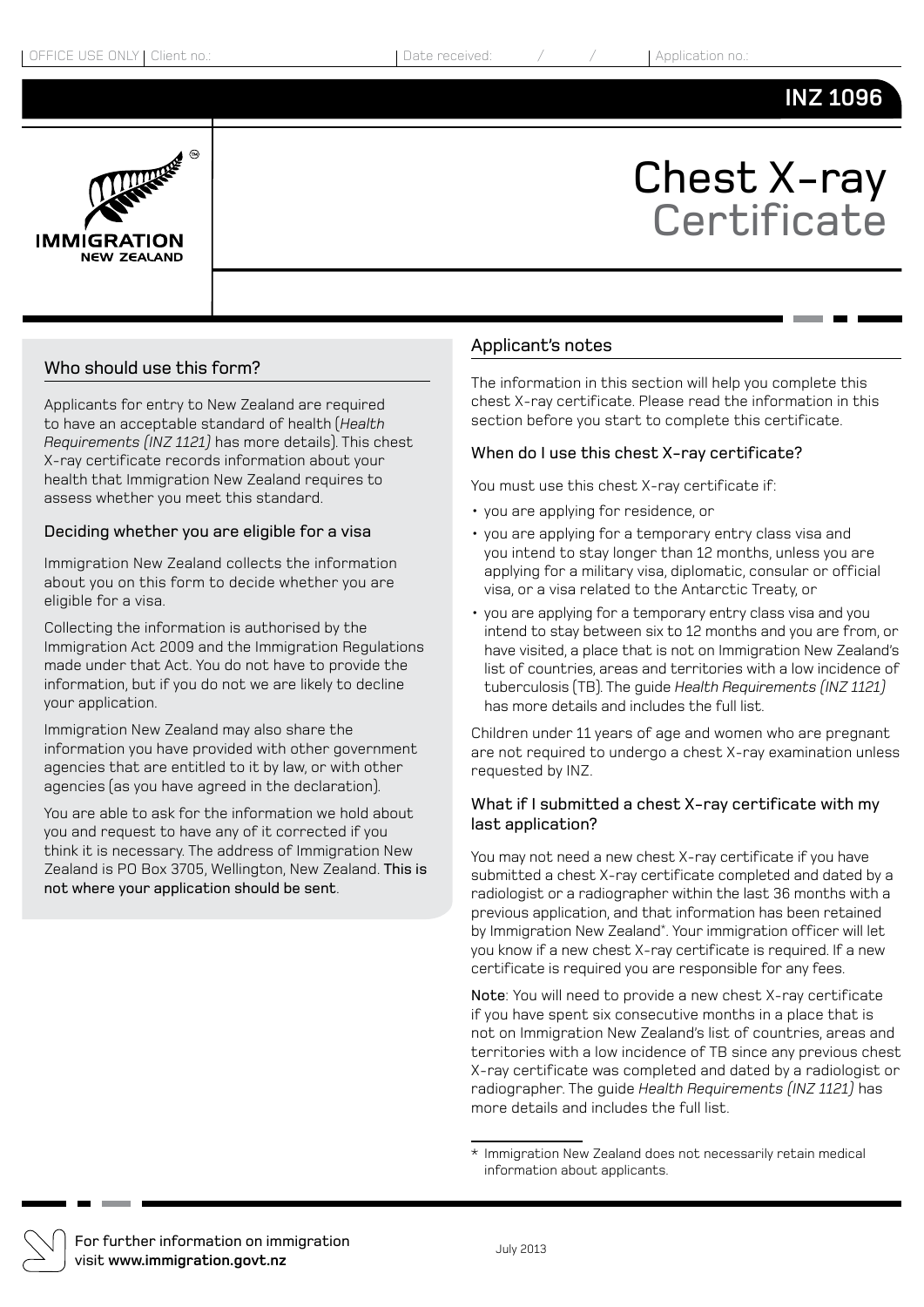## Where do I get my immigration chest X-ray?

This chest X-ray certificate must be completed by a radiologist. This certificate is not to be completed by a radiologist or radiographer who is related to the person having the chest X-ray examination.

Please note you may require a referral from a registered medical practitioner for a chest X-ray. In most countries Immigration New Zealand has approved lists of panel physicians who must be used for the examination. If you require information on the panel physicians list, please visit the INZ website at www.immigration.govt.nz/healthinfo. If you live in a country which does not have any panel physicians, a registered radiologist can complete this certificate.

#### Your responsibilities

- • You must pay the fees for the chest X-ray, any tests required and all postage and courier fees.
- You must tell the truth. False statements on a medical certificate may result in your application being declined, any visa granted being cancelled, and if you are in New Zealand, you may be required to leave the country.

### Completing the certificate

This certificate must be completed in English.

If any accompanying specialist report cannot be provided in English, a certified translation must be provided along with the original specialist report.

#### **Radiographer**

The radiographer must:

- certify the identity of the person being examined, by signing and dating the front of the photograph at **A1** (without obliterating the image). These details must extend beyond the photograph's edge
- check passport details and record the passport number (or other form of identification) at **A4** and on every following page in the top right-hand corner, and
- • witness Section A: Confirmation of identity.

#### **Radiologist**

If a radiographer is not involved in this process, the radiologist must complete the steps outlined above, and:

- • complete sections D and E
- complete one form only for each person having the examination
- ensure the radiologist's report is attached to this certificate
- where abnormalities are present or indicated, ensure the X-ray film accompanies this certificate
- ensure the complete certificate and radiologist's report, (and X-ray film if abnormalities have been noted) are returned to the applicant
- provide a copy of the radiologist's report to the referring examining physician, and
- if the person has been identified with active TB in New Zealand, please ensure the Medical Officer of

Health at the local Public Health Unit has been advised in accordance with the Tuberculosis Act 1948.

# Person having chest X-ray examination

When you have your chest X-ray examination you must:

- attach one recent passport-size colour photograph of yourself in the space provided. The photograph must be no more than six months old
- • bring your valid passport (or other photographic identification, for example national identity card where passport unavailable). The examining physician will not proceed with the examination without photographic identification
- complete sections A and B before attending the examination
- complete Section C: Declaration of person having chest X-ray examination in the presence of the radiographer.

If you have evidence of past or present TB you may be asked to provide a respiratory physician's report. This must include:

- the date of diagnosis
- documentation of treatment given
- • compliance with treatment confirmed, and
- • results of 3x3 sputum cultures. Smears alone will not be accepted.

### What happens after the examination?

The radiologist who completes your medical certificate will return the form and all associated reports (and X-ray film if abnormalities have been noted) to you, or to the medical practitioner who referred you.

You must submit your completed chest X-ray certificate, along with any other medical certificates required, within three months from the date the radiologist signed the completed chest X-ray certificate.

Your application will be assessed by Immigration New Zealand and may be referred to an Immigration New Zealand medical assessor or New Zealand health authorities. You may be required to get further specialist reports or tests. You are responsible for paying for these. Your medical information may be retained by Immigration New Zealand.

# For more information

If you have questions about completing the form:

- see our website www.immigration.govt.nz/contactus
- telephone our call centre on 0508 558 855 (within New Zealand).

**The Common**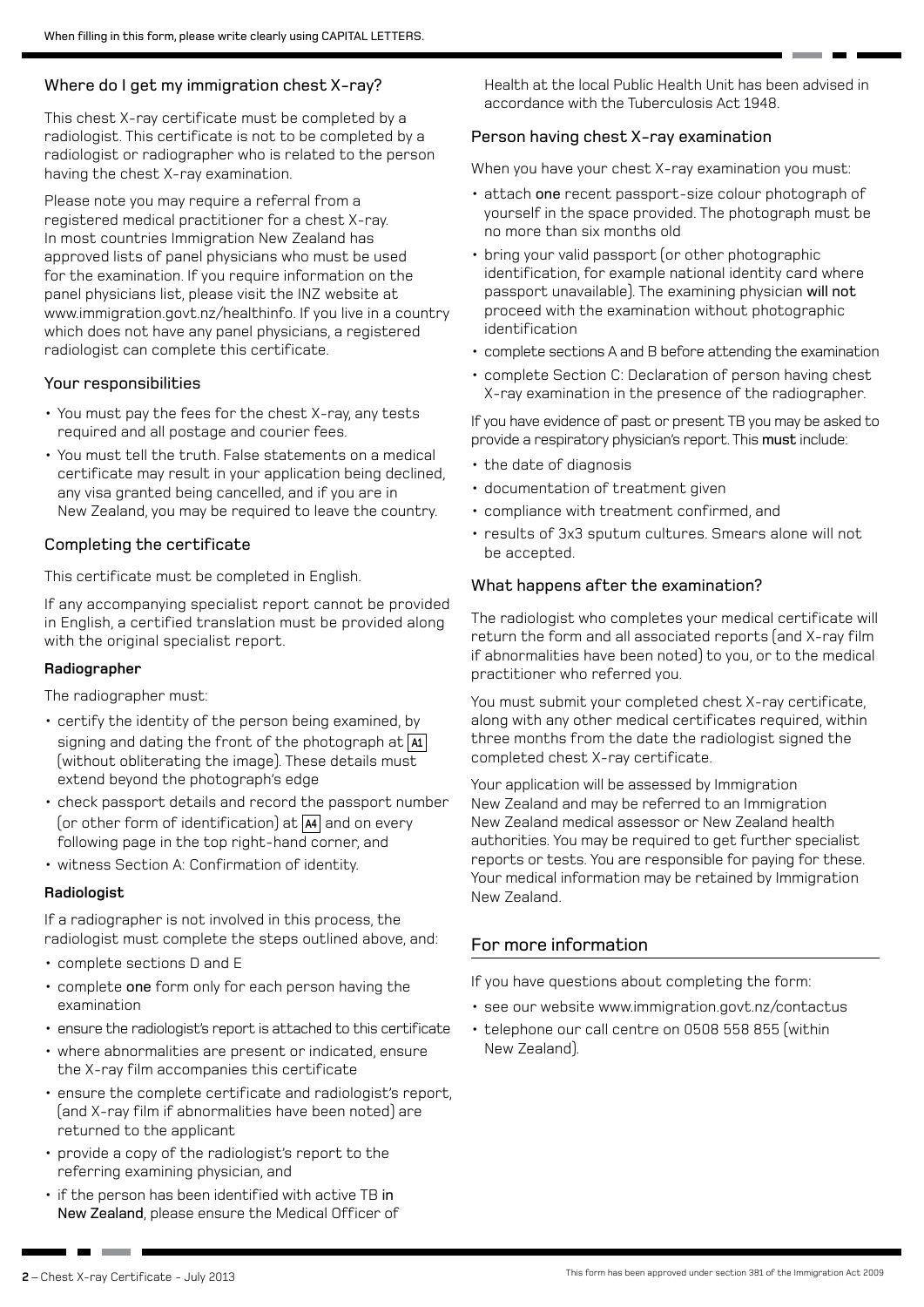| Passport/identification number                                                                                                                              | Radiologist/radiographer initials |  |
|-------------------------------------------------------------------------------------------------------------------------------------------------------------|-----------------------------------|--|
| Confirmation of identity<br>Section A                                                                                                                       |                                   |  |
| Attach one passport-size colour photograph here. The photograph must be no more than<br>six months old. Write your full name on the back of the photograph. |                                   |  |
| Questions $\overline{A_1}$ , $\overline{A_2}$ and $\overline{A_3}$ must be completed by the person having the chest X-ray examination.                      |                                   |  |
| Question [M] must be completed by the radiographer or radiologist.                                                                                          |                                   |  |
| 4.5cm<br>A1<br>Full name as shown in passport                                                                                                               |                                   |  |
| Family/last name                                                                                                                                            |                                   |  |
| Given/first name(s)                                                                                                                                         | 3.5cm                             |  |
| A <sub>3</sub> Date of birth <u>Didimental Year</u><br>A <sub>2</sub><br>Gender<br>$\Box$ Male $\Box$ Female                                                |                                   |  |
| To be completed by radiographer or radiologist                                                                                                              |                                   |  |
| A4<br>Valid passport sighted?                                                                                                                               |                                   |  |
| Yes Passport number                                                                                                                                         |                                   |  |
| Or valid photographic identification (ID) sighted?                                                                                                          |                                   |  |
| Yes Type of ID                                                                                                                                              | ID number                         |  |
| Section B<br>Details of person having chest X-ray examination                                                                                               |                                   |  |
| This section must be completed by the person having the chest X-ray examination before attending the examination.                                           |                                   |  |
| <b>B1</b><br>Name as shown in passport                                                                                                                      |                                   |  |
| Family/last name                                                                                                                                            |                                   |  |
| Given/first name(s)                                                                                                                                         |                                   |  |
| Full home address                                                                                                                                           |                                   |  |
|                                                                                                                                                             |                                   |  |
| Telephone (daytime)<br><b>B3</b>                                                                                                                            | <b>B4</b><br>Email                |  |
| Gender Male Female<br><b>B5</b>                                                                                                                             |                                   |  |
| Date of birth $\boxed{D_1D_2[M_1M_1Y_1Y_1Y_1Y_2]}$<br><b>B6</b>                                                                                             |                                   |  |
| Country of birth<br><b>B7</b><br><u> 1989 - John Stein, Amerikaansk politiker (</u>                                                                         |                                   |  |
| Country of citizenship<br>B8                                                                                                                                |                                   |  |

T. ٠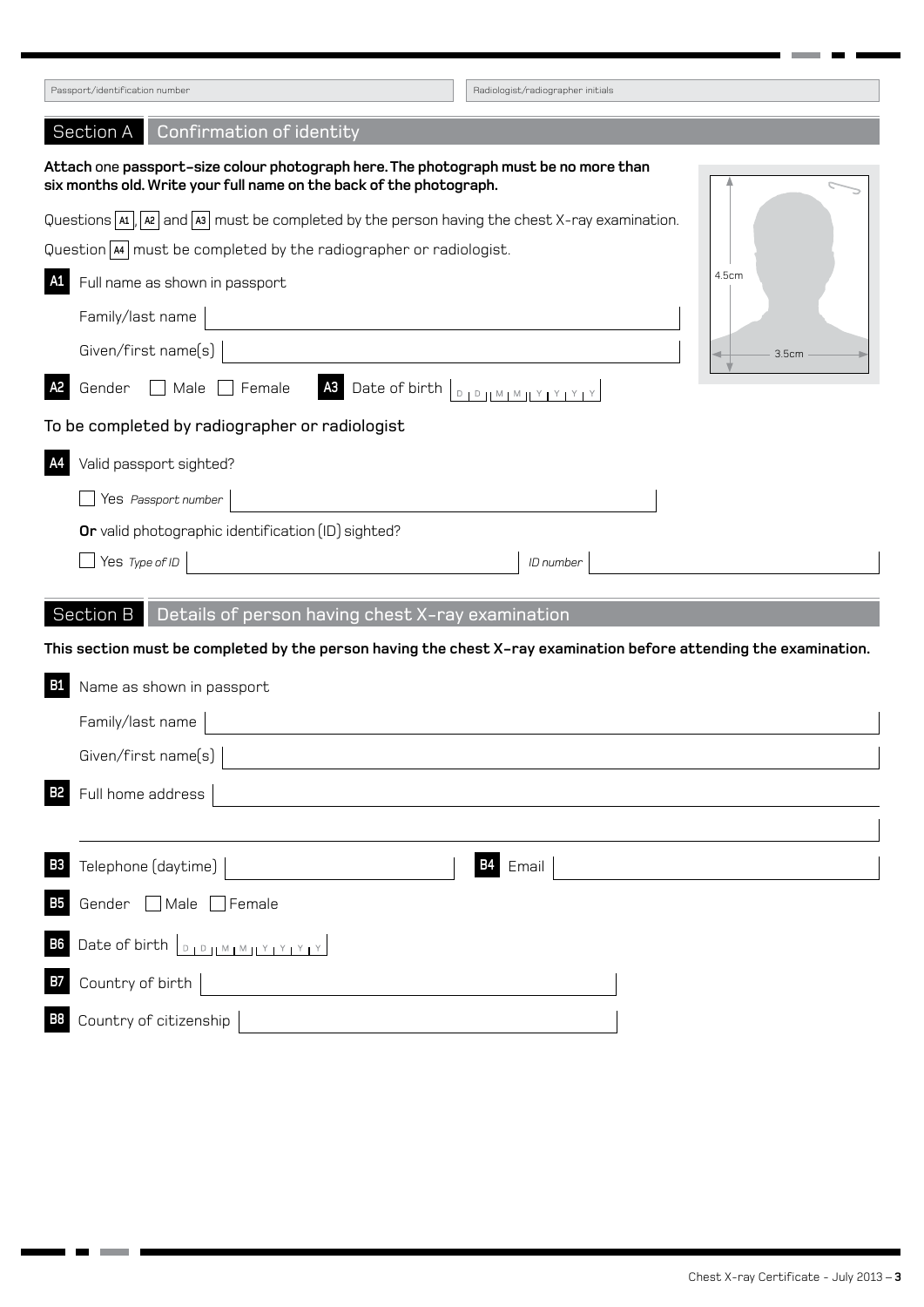Passport/identification number and the control of the control of the control of the control of the control of the control of the control of the control of the control of the control of the control of the control of the con

Section C Declaration of person having chest X-ray examination

#### **This declaration must be signed and dated by the person having the chest X-ray examination, in the presence of the radiographer or radiologist.**

A parent or guardian must sign on behalf of a child under 16 years of age.

#### **Please read carefully before signing.**

I declare that the details given by me to the radiologist or radiographer on this X-ray certificate and set out in section A of this certificate are true and correct in every respect.

I declare that I will inform INZ of any relevant fact or any change of circumstances that may affect the decision on my application for a visa due to my health circumstances.

I authorise INZ to make any enquiries it deems necessary in respect of the information provided on this form and to share this information with other Government agencies (including health service agencies and overseas agencies) to the extent necessary to make a decision about my immigration status.

I authorise any New Zealand health service agency to provide information about my state of health to INZ.

I undertake to pay the fees for this X-ray examination and I also agree that I or my child will undergo, at my expense, any further examinations that may be required by INZ in respect of my immigration application.

I agree that the radiologist or radiographer who completes this certificate may release to INZ, any information acquired with regard to the health of myself or my child.

I understand that if I make any false statements, or provide any false or misleading information or have changed or altered this certificate in any way, my application may be declined, or I may become liable for deportation, and that I may be committing an offence and be liable to prosecution and imprisonment.

| Signature of person having chest X-ray<br>(or parent or guardian) |  |
|-------------------------------------------------------------------|--|
| Full name of parent or guardian                                   |  |
| Relationship to person having chest X-ray                         |  |
| Signature of radiographer or radiologist                          |  |
| Name of radiographer or radiologist                               |  |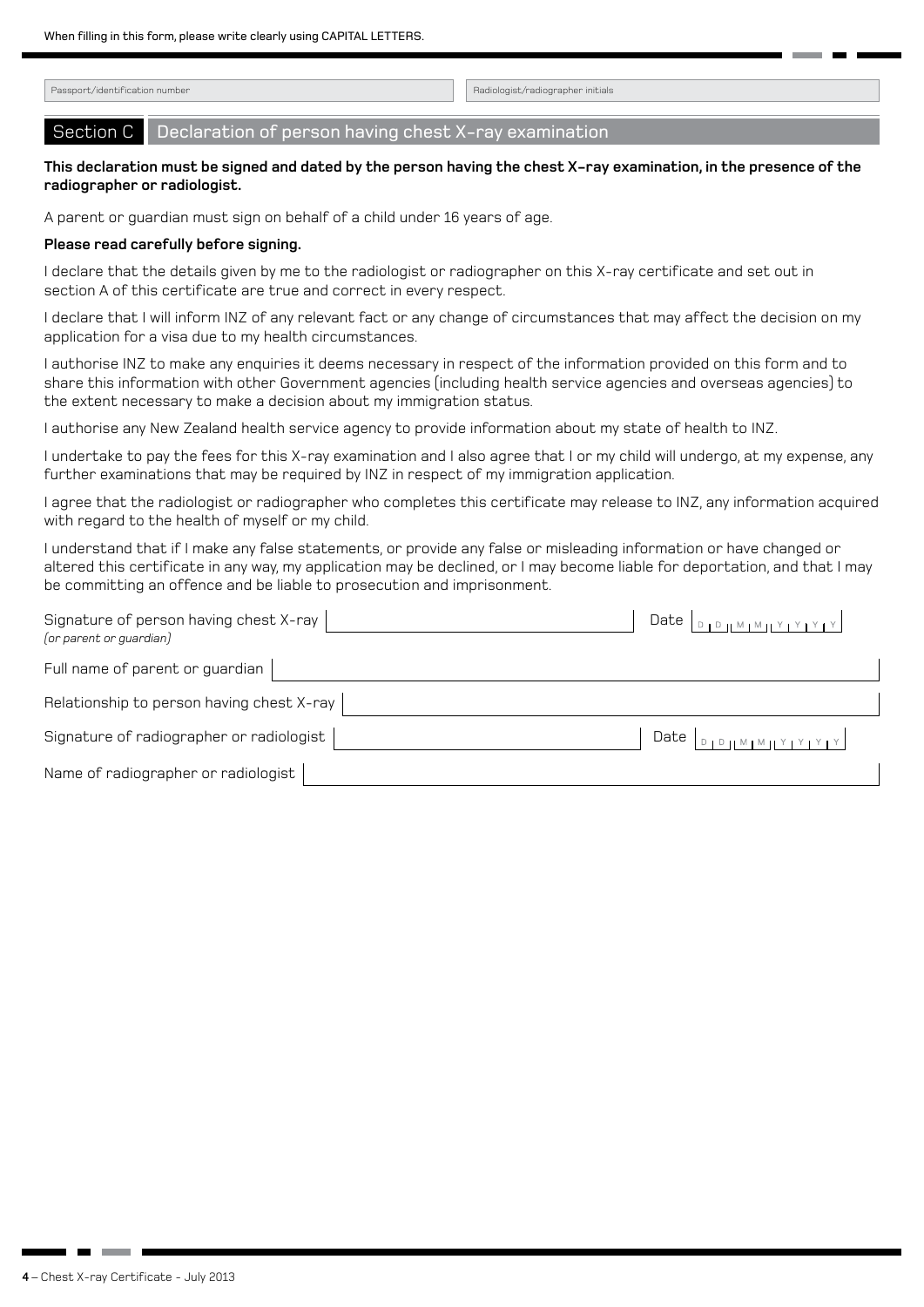Section D Results of chest X-ray examination **This section must be completed in full by the radiologist.**  Where abnormalities are present, the radiologist must provide details and comments in the space provided and the X-ray film must accompany this certificate. The radiologist's report must be attached to this certificate and both returned to the examining physician or applicant. **D1** Notes to radiologist from examining physician (if applicable). **D2** Skeleton and soft tissue Normal Abnormal *Give details* **D3** Cardiac shadow  $\Box$  Normal  $\Box$  Abnormal *Give details* **D4** Hilar and lympathic glands Normal Abnormal *Give details* **D5** Hemidiaphragms and costophrenic angles Normal Abnormal *Give details* **D6** Lung fields **Normal Abnormal Give details D7** Evidence of TB  $\Box$  No  $\Box$  Yes *Give details* **D8** Evidence of old, healed TB No Yes *Give details* **D9** Evidence suspicious  $\Box$  No of active TB **Nes** *Give details* Passport/identification number Radiologist/radiographer initials

If abnormalities/evidence are noted in **D1** to **D9** , then include all X-ray films/plates/scans to show recent and past history of diagnosis and treatment. X-ray films/plates/scans must have a corresponding report attached.

**D10** Details of other abnormalities.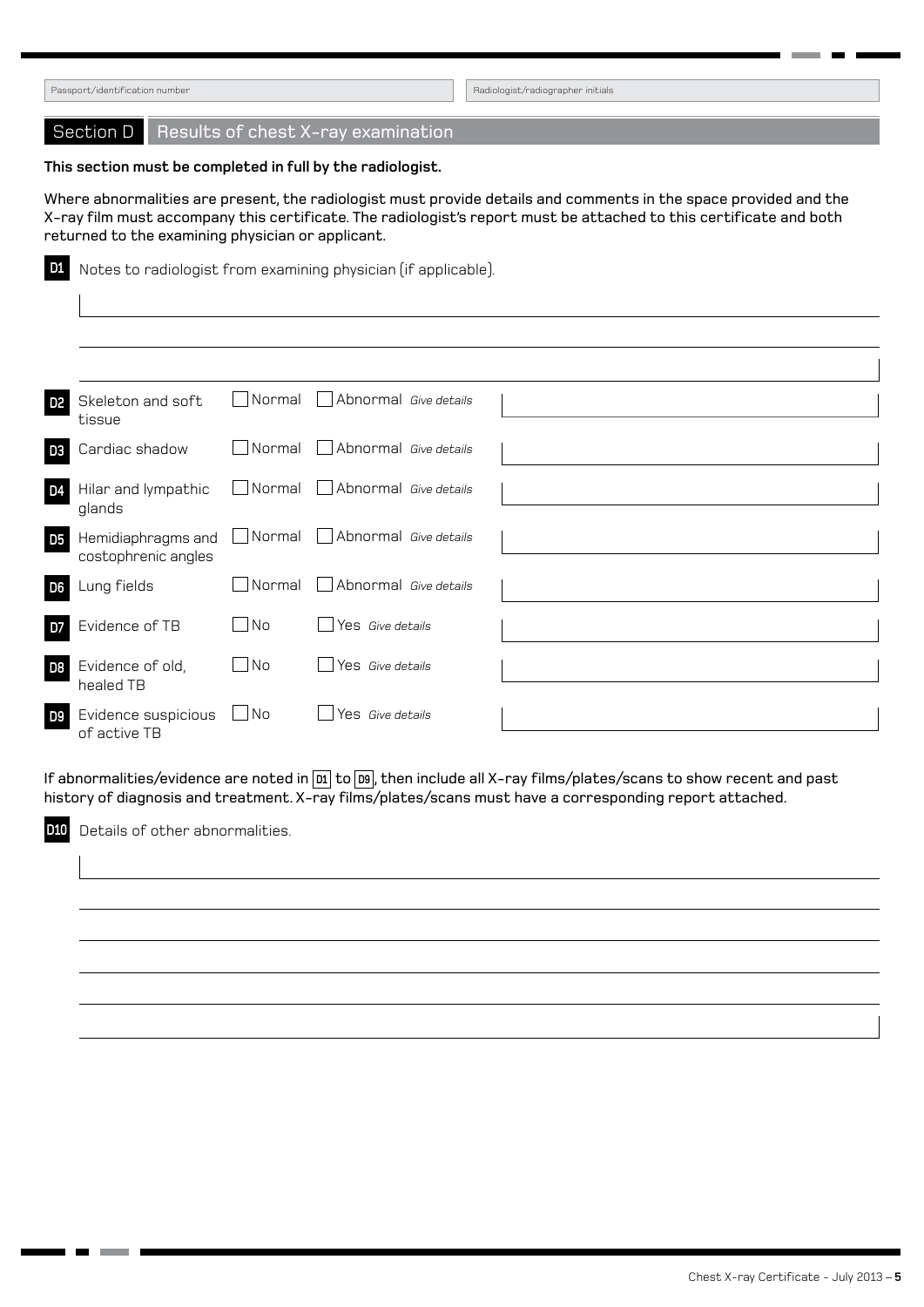When filling in this form, please write clearly using CAPITAL LETTERS.

| Passport/identification number                                                             | Radiologist/radiographer initials                                                                                        |  |
|--------------------------------------------------------------------------------------------|--------------------------------------------------------------------------------------------------------------------------|--|
| Section E<br>Radiologist's declaration                                                     |                                                                                                                          |  |
| This declaration must be signed and dated by the radiologist who examined the chest X–ray. |                                                                                                                          |  |
|                                                                                            | I certify that the statements made by me in answer to all the questions are true to the best of my knowledge and belief. |  |
| Signature of radiologist                                                                   | Date                                                                                                                     |  |
| Radiologist's details (please write)                                                       |                                                                                                                          |  |
| Full name                                                                                  |                                                                                                                          |  |
| MCNZ number for New Zealand practitioners                                                  |                                                                                                                          |  |
| Place of examination (city/state and country)                                              |                                                                                                                          |  |
| Postal address                                                                             |                                                                                                                          |  |
|                                                                                            |                                                                                                                          |  |
| Telephone (daytime)<br>Email                                                               |                                                                                                                          |  |

× i. ۰

. . . . .